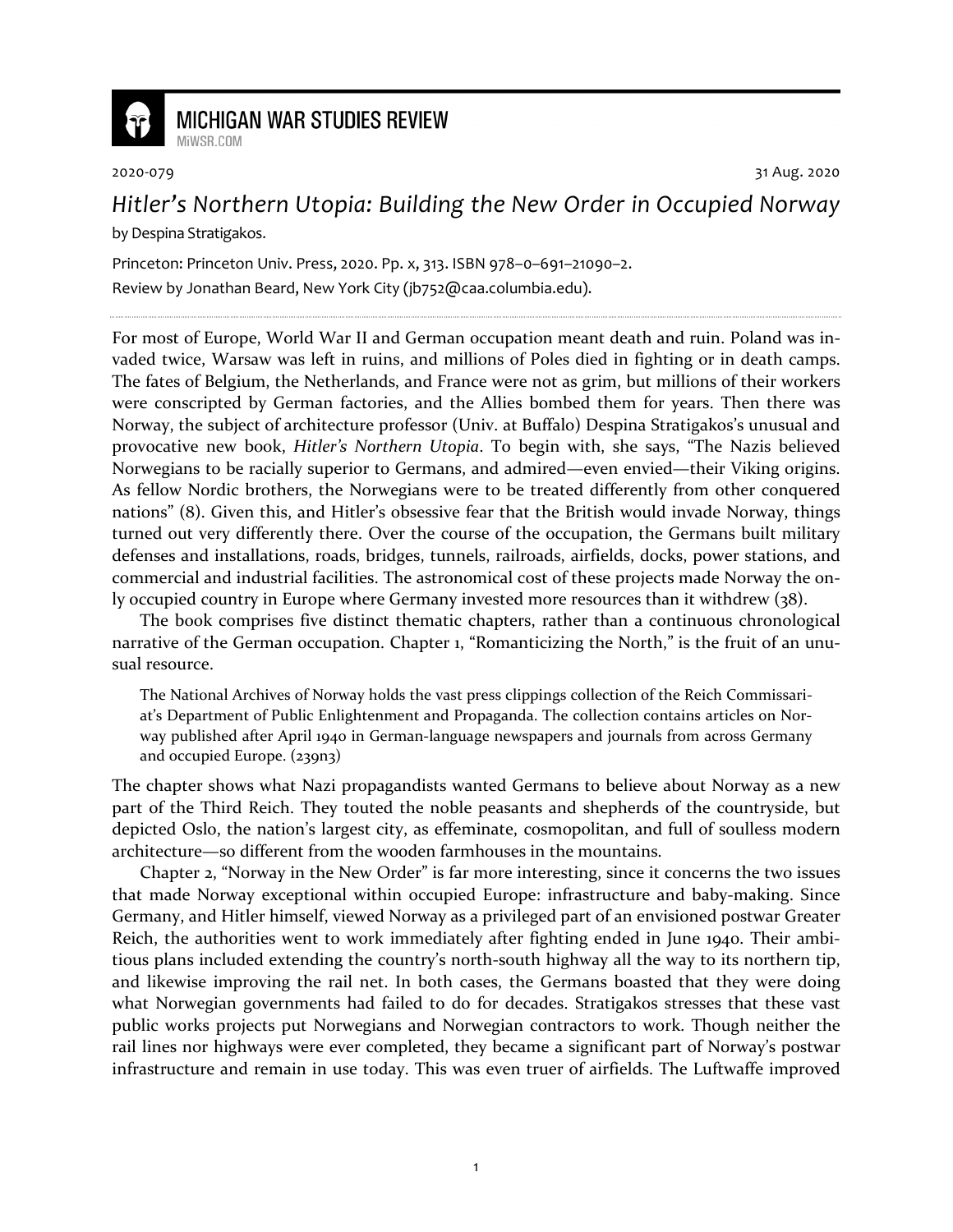existing airports, and built dozens of airfields throughout Norway. When the Germans left in 1945, Gardermoen, Oslo's airport, was one of the finest such facilities in Europe.

A special strength of the book is Stratigakos's attention to the fate of POWs—some Serbian, but mostly Russian. Tens of thousands of these men had labored in usually harsh conditions; she estimates that over fourteen thousand died in Norway. After the war, Norwegian and Soviet teams searched for their frequently unmarked graves and erected monuments to them at new cemeteries around the country. In 1951, however, as Norway moved west politically, all the dead were exhumed, their monuments obliterated, and their remains reinterred in a new cemetery on a remote offshore island.

The author has a talent for connecting people and policies of 1940 with those of the present day. The Nazis, strong believers in eugenics, wanted certified Aryan babies to grow up to be soldiers and mothers. Their *Lebensborn* (fount of life) program, created in 1935, had yielded few infants. Now, with hundreds of thousands of German soldiers spending years in Norway, their Norwegian girlfriends were bearing thousands of "Nordic" babies. Disused tourist hotels were turned into nurseries and the women were tutored in German language and culture so they could be proper mothers. Stratigakos chronicles the sad fates of mothers and children all the way to 2019. In 1945, fourteen thousand women were arrested and imprisoned for their "horizontal collaboration." They and their offspring were persecuted for decades, and many of the children ended up institutionalized for life. Not until 2018 did the Norwegian government finally apologize for these actions.

The next two chapters will particularly interest students and specialists in architectural history and city planning under totalitarian regimes. Chapter 3, "Islands of Germanness," describes the construction of "soldiers' homes"— elaborate entertainment/recreation centers for the troops. They were needed because Hitler's determination to make Norway a bastion against Allied invasion resulted in an exceptionally large occupation force. Averaging around 300,000 German troops, it reached almost 450,000 (including 25,000 German civilians) by war's end (78). Much of the country, especially the sparsely settled far north, lacked large buildings to requisition. The troops were often cold and bored, since there was no combat in Norway till 1945. The invaders' islands of Germanness were explicitly intended to keep their soldiers from "going native." Though thousands of them had Norwegian girlfriends, Norwegians were not permitted inside the soldiers' homes buildings. Only German women cooked for and served the soldiers.

Chapter Four, "The Nazification of Norway's Towns," focuses on the small seaport city of Molde, one of over a dozen towns heavily damaged during the German invasion. With much of its center destroyed, German city planners wanted to turn it into a model of what towns in the new Reich would be like. Avenues and squares would be enlarged to accommodate parades and rallies; Nazi Party buildings would take pride of place, while traditional structures, especially churches, were downgraded. Stratigakos finds a nice irony in the fact that Molde's wider streets accommodated increased traffic after the war; the city also takes advantage of its grand square during its annual jazz festival.

The final chapter, "A German City in the Fjords," draws almost entirely on archival research, rather than facts on the ground. At the beginning of World War II, the German Navy and Hitler himself wanted to base a vast fleet on the Atlantic, supported by a new shipyard/naval base. They chose a rocky peninsula near the city of Trondheim as the site. But, despite months of planning, the project (and most others in Norway) had to be abandoned after major defeats in Stalingrad and North Africa.